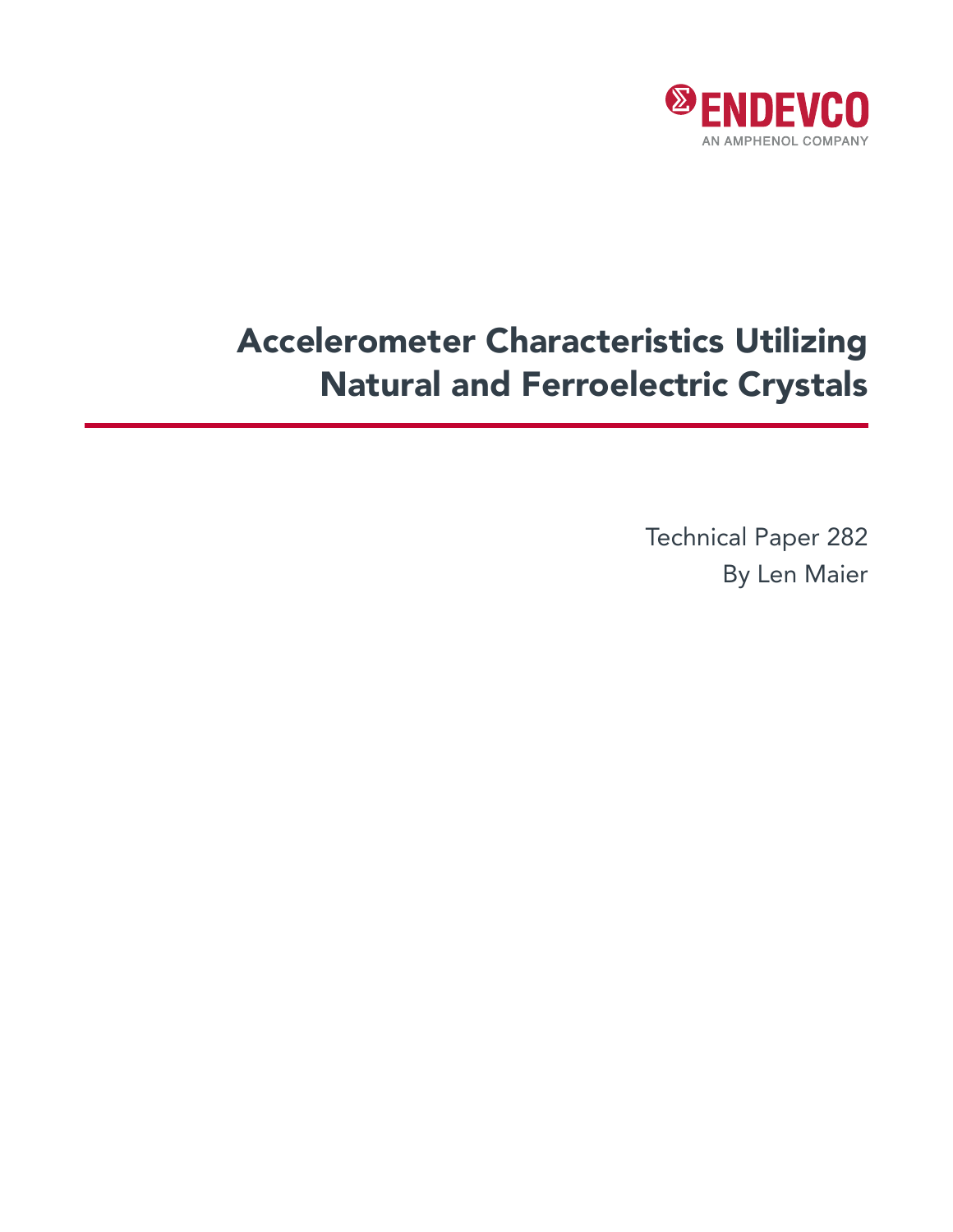#### E C H N I C A L T PAPFR  $282$

# **ACCELEROMETER CHARACTERISTICS UTILIZING NATURAL AND FERROELECTRIC CRYSTALS**

Len Maier, Endevco<sup>®</sup>

# ACCELEROMETER CHARACTERISTICS UTILIZING NATURAL AND FERROELECTRIC CRYSTALS

By Len Maier, Manager of Product Engineering, ENDEVCO

### **ABSTRACT**

Piezoelectric accelerometers are manufactured with both natural and ferroelectric crystals. The choice of which type to use depends on the environment and system characteristics as well as the inherent properties of the piezoelectric materials. This paper reviews the characteristics of natural and ferroelectric piezoelectric materials and compares the design features of acceleration transducers utilizing both. Comparison data of bismuth titanate and tourmaline accelerometers under varying conditions on a gas turbine engine is also presented.

# **INTRODUCTION**

Piezoelectric accelerometers have been used to make difficult vibration measurements for many years. Accelerometer designs vary considerably from micro-miniature (0.14 grams) for modal testing to relatively large, rugged designs weighing up to one kilogram for seismic measurements. The transducer designer is confronted with many design choices depending on size,<br>temperature and figure of merit requirements. Yet, the success of any design may hinge on the proper selection of system components rather than the choice of crystal material. For example, the effects on resonant excitation are often neglected in vibration measurement systems. When high output accelerometers with relatively low resonance are used in complex vibration environments, resonant excitation of the accelerometer can often cause saturation of the charge converters in the vibration amplifier, resulting in an apparent failure. Insertion of a simple, low pass filter before the charge converters is usually all that is required to avoid this problem. Low frequency transient phenomena such as pyroelectric output and base strain can be avoided by employing steep high pass filtering. If the frequency of interest is below 1 Hz, then the selection of piezoelectric materials becomes more important with natural crystals generally favored. The connection system is often the least considered component and consequently the most important for successful vibration measurement.

#### NATURAL AND FERROELECTRIC CRYSTALS

Within the context of accelerometer design, natural crystals refer to piezoelectric materials which occur naturally, and those which are grown in the laboratory and are inherently piezoelectric. That is, they do not require poling to become piezoelectric. The most common natural piezoelectric materials used in accelerometers are quartz and tourmaline. Quartz can be found in both the natural and man-made form with the man-made form preferred in accelerometer design. Tourmaline, on the other hand, is available only in its naturally occurring form. There have been some attempts to grow tourmaline in the laboratory with no known success. Bismuth Germanium Oxide (BGO) is another natural crystal material which is grown in the laboratory by the Czochralski pulling technique. All of the natural crystals mentioned are unique in that they have very low pyroelectric output, making them ideal for very low frequency measurements in the presence of thermal transients.

**ENDEVCO** 

**TP 282** 

Ferroelectric crystals refer to polycrystalline dielectric materials<br>generally known as ceramics. These materials are not naturally<br>or inherently piezoelectric, but are capable of becoming electrically active. Ceramic materials require the application of a high. dc electric field for dipole arrangement and inducement of the piezoelectric effect. These polarizable ceramic materials have properties analogous to ferromagnetic materials and have become known as "ferroelectrics". The most common ferroelectric ceramics used in accelerometer designs are lead zirconate titanate and bismuth titanate. Ferroelectric ceramic crystals are known for their very high sensitivities which provide extended frequency range and smaller size for equivalent output compared to natural crystals.

A comparison of accelerometer characteristics using natural and ferroelectric materials is shown in Table 1.

# PYROELECTRIC CHARACTERISTICS

All piezoelectric accelerometers whether they use natural or ferroelectric crystals produce a pyroelectric response. Materials such as quartz and BGO which do not possess a pyroelectric axis and are, therefore, non-pyroelectric yield an apparent output which is sometimes referred to as false pyro. This phenomena is attributed to the fact that pyroelectric response consists of three types of outputs; primary, secondary and tertiary. The<br>primary component is the result of a uniform temperature change in the crystal when constrained and occurs on surfaces perpendicular to the axis of polarization. Compression accelerometers using ferroelectrics have a large primary component. Ferroelectric shear accelerometers which have electrode surfaces parallel to the axis of polarization do not produce a primary pyroelectric response and are comparable to natural crystal accelerometers in pyroelectric response. The secondary component is caused by thermal deformation of the crystal from uniform heating. Natural crystals that are pyroelectric such as tourmaline, have a relatively large secondary component, but still small compared to ferroelectrics. The tertiary component applies to all accelerometers and is caused by a temperature gradient across the crystal due to non-uniform heating. The tertiary component is highly dependent on the mechanical design, polarization axis and electrode orientation as opposed to the specific crystal material.

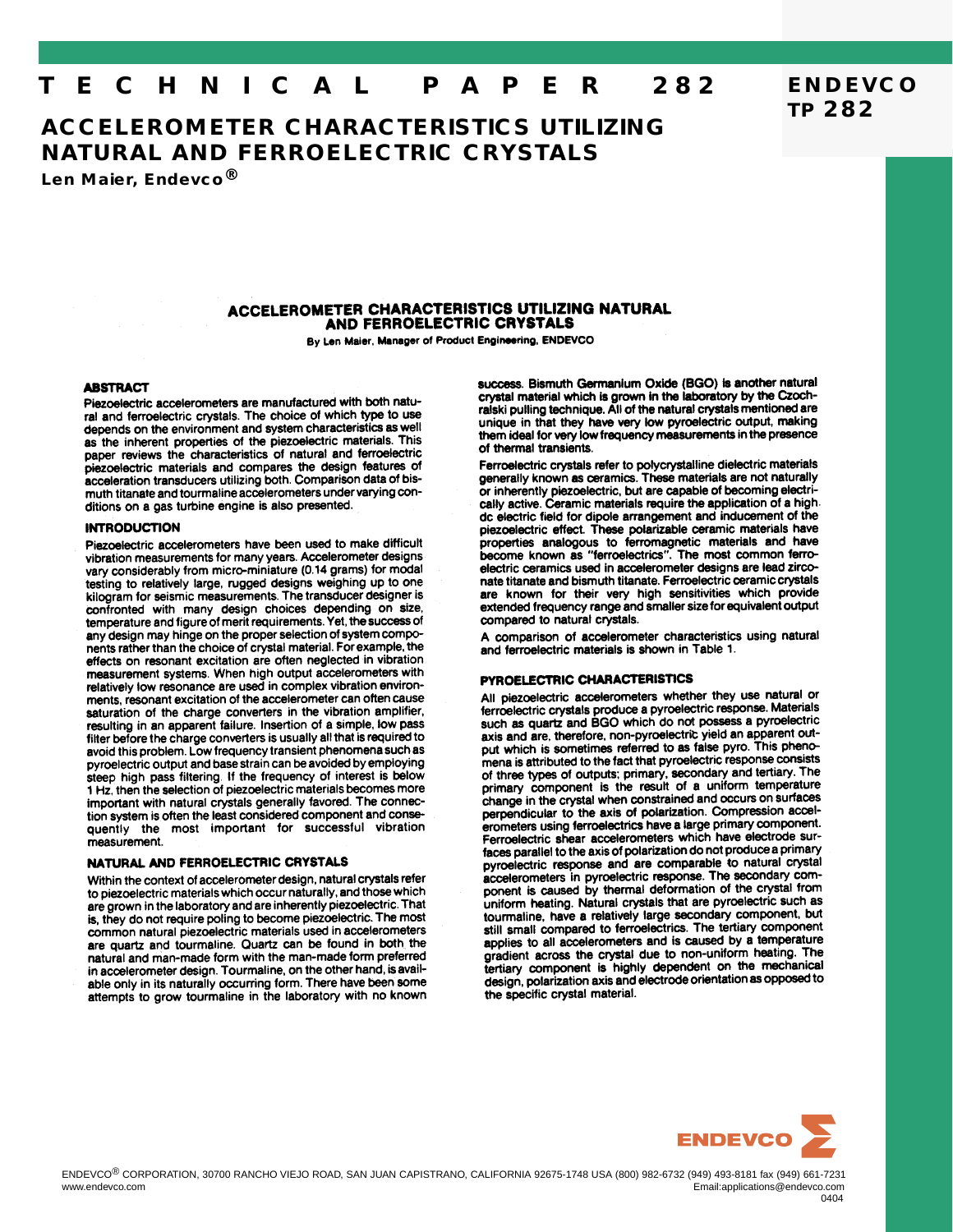#### TABLE<sub>.1</sub>

| <b>MATERIAL</b>                 | <b>PIEZOELECTRIC</b><br><b>COEFFICIENT</b><br>dxx10- <sup>12</sup> C/N | <b>MAXIMUM</b><br>USE TEMP.<br>۰c | <b>RESONANT</b><br><b>FREQUENCY</b><br>at 50 pC/g in Hz | <b>FIGURE OF MERIT</b><br>SENS. x fn <sup>2</sup><br><b>x10</b> |
|---------------------------------|------------------------------------------------------------------------|-----------------------------------|---------------------------------------------------------|-----------------------------------------------------------------|
| Natural                         |                                                                        |                                   |                                                         |                                                                 |
| Quartz                          | 22                                                                     | 250                               | 7000                                                    | 2.45                                                            |
| Tourmaline                      | 1.8                                                                    | 600                               | 7000                                                    | 2.45                                                            |
| <b>Bismuth Germanium Oxide</b>  | 22                                                                     | 350                               | 8 000                                                   | 3.20                                                            |
| Ferroelectric                   |                                                                        |                                   |                                                         |                                                                 |
| <b>Bismuth Titanate</b>         | 20                                                                     | 500                               | 15 000                                                  | 11.25                                                           |
| Lead Zirconate-Titanate         | 280                                                                    | 260                               | 25 000                                                  | 31.25                                                           |
| Lead Zirconate-Titanate (Shear) | 450                                                                    | 300                               | 23 000                                                  | 26.45                                                           |

Laboratory tests were conducted comparing the pyroelectric<br>output of natural and ferroelectric crystals under varying ampli-<br>fier responses starting with dc using an electrometier, single pole<br>high pass filtering at 0.73 H design and sensitivity except the lead zirconate-titanate shear

unit which was of shear construction and significantly smaller. The units were subjected to an instantaneous temperature<br>change by immersing in a 120°C oil bath with the outputs<br>recorded on an X-Y plotter. The pyroelectric output in equivalent g's per 100°C is shown in Table 2.

#### **TABLE 2**

|                           | PYROELECTRIC OUTPUT (g/100°C)<br>LOW FREQUENCY ROLL-OFF |                 |                   |      |  |
|---------------------------|---------------------------------------------------------|-----------------|-------------------|------|--|
| <b>MATERIAL</b>           | 3 POLE<br>$3.7$ Hz                                      | 1 POLE<br>30 Hz | 1 POLE<br>0.73 Hz | DC   |  |
| <b>QUARTZ</b>             | 0.0010                                                  | 0.0014          | 0.068             | 21   |  |
| <b>BGO</b>                | 0.0010                                                  | 0.0020          | 0.094             | 26   |  |
| LEAD ZIRCONATE TITANATE S | 0.0010                                                  | 0.0090          | 0.43              | 440  |  |
| <b>TOURMALINE</b>         | 0.0010                                                  | 0.010           | 0.43              | .12  |  |
| <b>BISMUTH TITANATE</b>   | 0.0010                                                  | 0.040           | 1.7               | 5150 |  |
| LEAD ZIRCONATE TITANATE C | 0.0010                                                  | 0.68            | 2.8               | 1200 |  |



The results indicate that as you approach dc, the natural crystals<br>are significantly better than ferroelectric crystals as expected. with the introduction of high pass filtering, the difference<br>between natural and ferroelectric crystals decreases significantly. At 0.73 Hz, the response of lead zirconate-titanate shear is identical to tournaline compression. With 3 pole high pass filtering at 3.7 Hz, the pyroelectric response for both natural and Figure 3.7 Fig. in expresence response for both natural and<br>ferroelectric crystals is negligible. Tournaline has a lower pyro-<br>electric output at dc than quartz and BGO which may be attribute<br>to the cancelling affects of t

#### **ACCELEROMETER CHARACTERISTICS**

The design of an accelerometer will vary significantly depending on the piezoelectric material used. Configuration is primarily a<br>function of the piezoelectric charge coefficient, resistivity, and<br>maximum use temperature. Table 1 lists the main characteristics for 50 pC/g designs using natural and ferroelectric materials.

Figure of merit is a function of sensitivity times the resonant<br>frequency squared and is a measure of efficiency of a design.<br>The higher the figure of merit the more efficient which means The inginer the rigure of ment the more efficient which means<br>accelerometers are generally more efficient than natural crystal<br>accelerometers are generally more efficient than natural crystal<br>accelerometers due to their si sion, and tourmaline in compression. It is quite apparent that ferroelectric designs provide significant advantage in size and weight over natural crystal designs.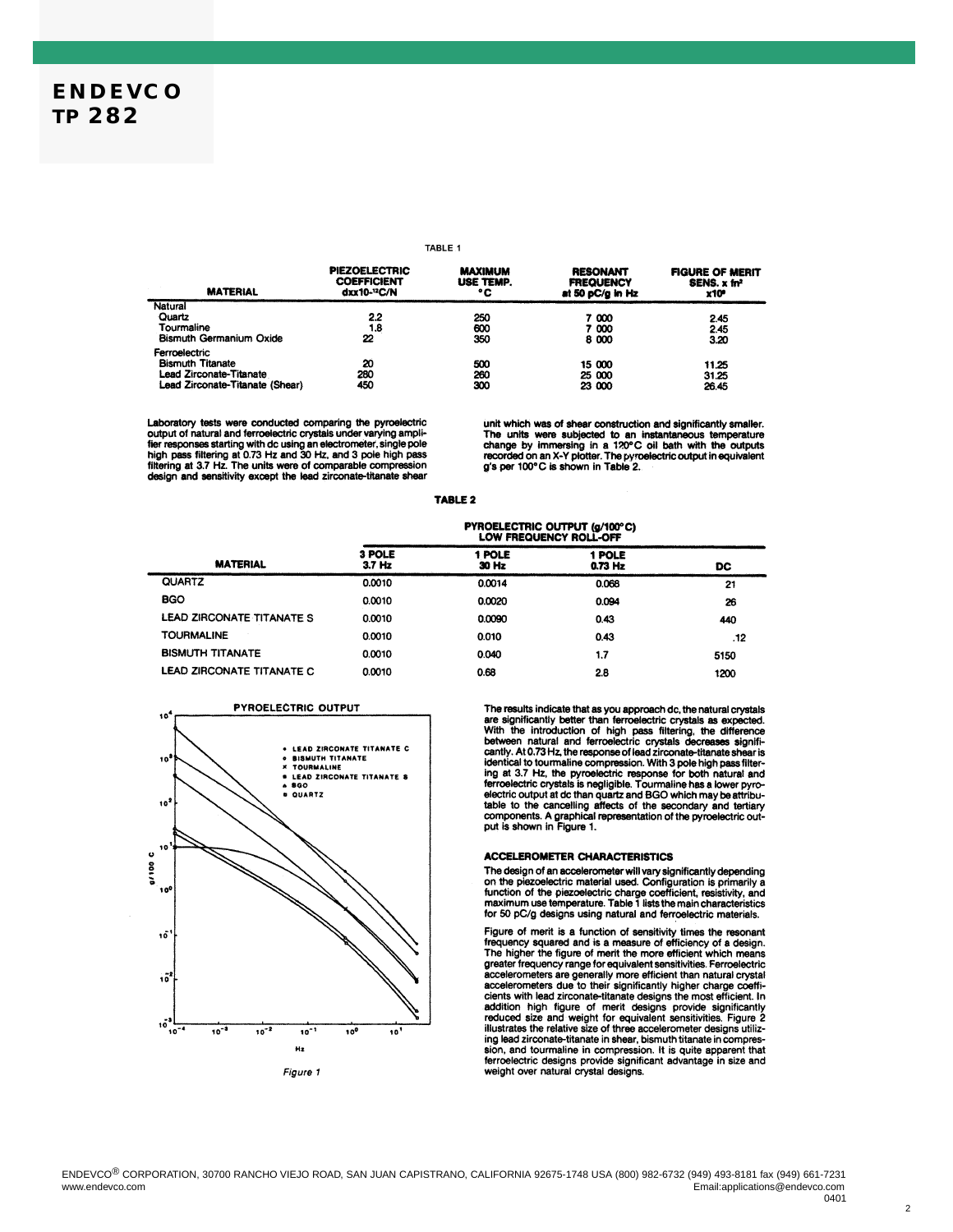

**Figure 2** 

The maximum use temperature is determined either by the Curie<br>point, characteristic of ferroelectrics, or the temperature at which<br>the source resistance equals 100 000 ohms for a 50 pC/g design.<br>Above 300°C resistivity pl Above source resistivity plays an important part in accelerometer<br>design (reference Figure 3). Tourmaline can be used above<br>600°C with a concomitant reduction in sensitivity or output bow the assistance. Although quartz has a Curie, or inversion, temperature at 573°C its maximum use temperature is limited to 250°C due to electrical twinning. This phenomena increases with stress and is quite pronounced a resistivity limiting its usefulness to approximately 350°C. Lead<br>zirconate-titanate has a Curie point at 370°C limiting its temperature<br>zirconate-titanate has a Curie point at 370°C limiting its temperature<br>are range to ap accelerometer designs and can be used up to 500°C.

#### **GAS TURBINE COMPARISON DATA**

A "real world" evaluation of ferroelectric and natural crystal accelerometer designs was completed by comparing their



responses at identical locations on a gas turbine engine in a test cell. The designs were the same or similar to those used to<br>generate the data in Tables 1 and 2, and are typical of engine<br>whration monitoring accelerometers. The engine tests were vibration information determinerates. The engine tests were<br>limited to a bismuth titanate ferroelectric design and a tourna-<br>line natural crystal design. All units were mounted at the turbine<br>mid-frame location on a T-brac used. The data presented is in relative terms to illustrate comparative responses of ferroelectric and natural crystal designs, but is typical of test cell data at turbine mid-frame locations and responses obtained when th



**Figure 4b** 

As previously stated, the connection system is often the least considered component in a vibration monitoring system and<br>very often the source of erroneous data. During the course of Figure testing, some data anomalies developed which were<br>traced to the connectors. The high level low frequency response<br>shown in Figure 5a was the result of a loose coupling nut at the shown in Figure 5a was the result of a loose coupling nut at the<br>transforce rable interface. After tightening the coupling nut and<br>re-running the engine under identical conditions a normal<br>response was obtained. Figure 5b obtained irrespective of the crystal material with the integrity of all system components necessary for valid data.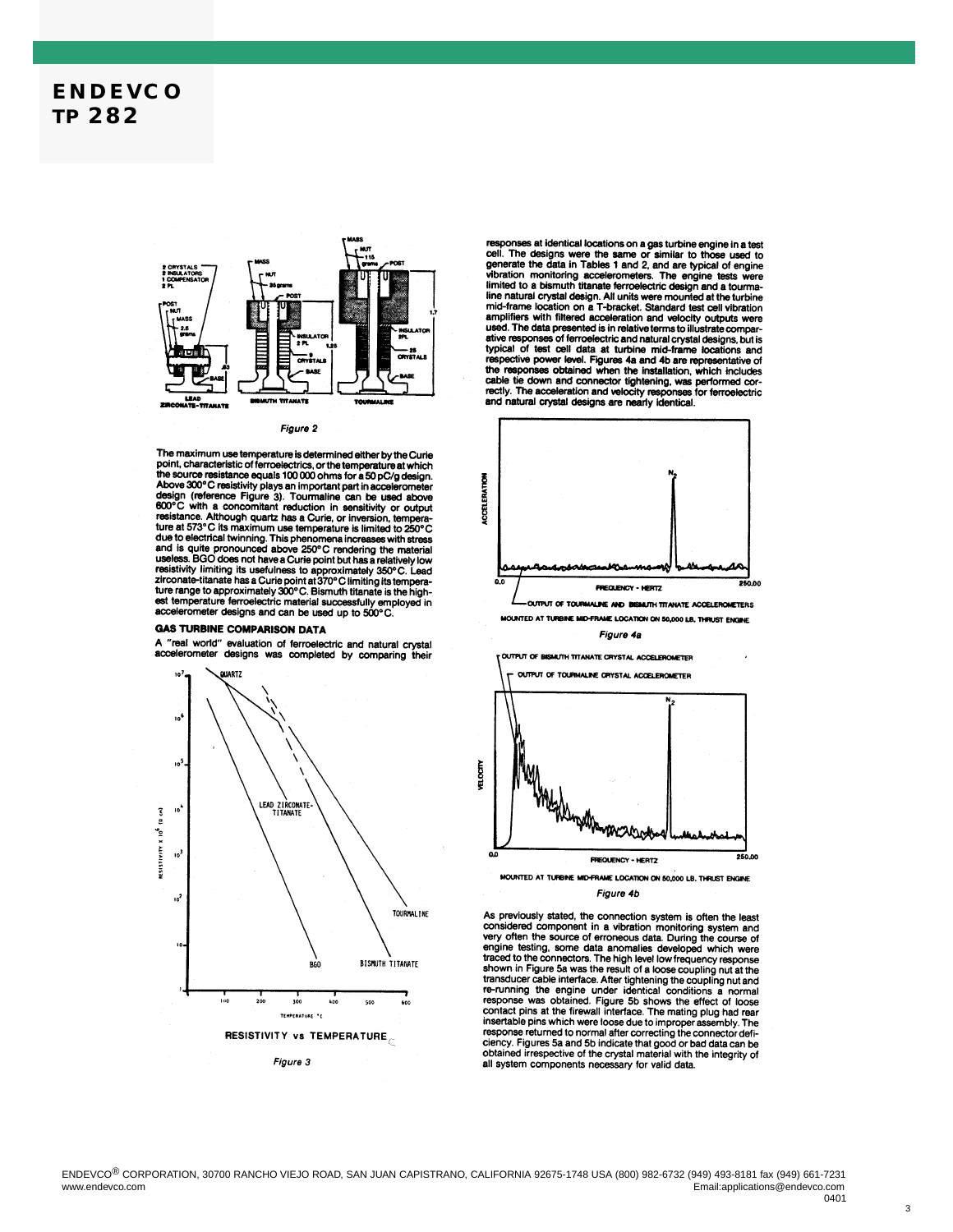



#### Figure 5b

A problem slightly more esoteric than loose connectors is illustrated in Figure 6a. The response appears as valid data but is significantly higher than expected and occurs only at high power levels. The solution to this ph

#### **CONCLUSION**

Ferroelectric crystal accelerometers have higher figures of merit providing either greater sensitivity or frequency response than<br>natural crystal accelerometers.

Natural crystal accelerometers are less sensitive to thermal transients (lower pyroelectric output) than ferroelectric designs especially at frequencies less than 1 Hz. With adequate high pass the filtering the pyroelectri

ral crystal accelerometers is negligible.<br>At temperatures above 500°C Tourmaline offers advantages in The international long term exposure. At 500°C and below the resistivity and long term exposure. At 500°C and below the choice of material is significantly greater with ferroelectrics providing advantages in size and weigh sensitivity.









Erroneous vibration data is more dependent on the connector<br>interface than the piezoelectric material used. More attention<br>should be given to the connector design with emphasis on integral cable assemblies.

Insufficient seismic preload is also a source of erroneous vibra-<br>tion data. New calibration procedures at higher energy levels<br>should be used on all engine monitoring accelerometers.

#### **ACKNOWLEDGMENTS**

The author wishes to thank Endevco Project Engineers Margie<br>Dana, Robert Johnson, and James Suzuki for supplying hardware and test data described in this report.

#### **REFERENCES**

Ballman, A.A., "Growth of Piezoelectric and Ferroelectric Materials by<br>the Czochralski Technique." J. American Ceramic Society, 48 (2) P112  $(1965)$ .

Goodman, G., "Ferroelectric Ceramic Composition." United States Patent No. 2,731,419 (1956).

Lang, S.B., "The Pyroelectric Thermometer: A Sensor for Measuring<br>Extremely Small Temperature Changes or Rates of Temperature<br>Change," Source Unknown.

Bhalla, A.S. and Newman, R.E., "Primary and Secondary Pyroelectricity," Office of Naval Research, Contract No. N00014-78-C-0291<br>November, 1981.

Houche, R.R., "Calibration of Shock and Vibration Measuring Transductors." Shock and Vibration Information Center, U.S. Department of Defense, P53 (1979).

Presented at a Society of Environmental Engineers Symposium, London, England, July 14, 1982